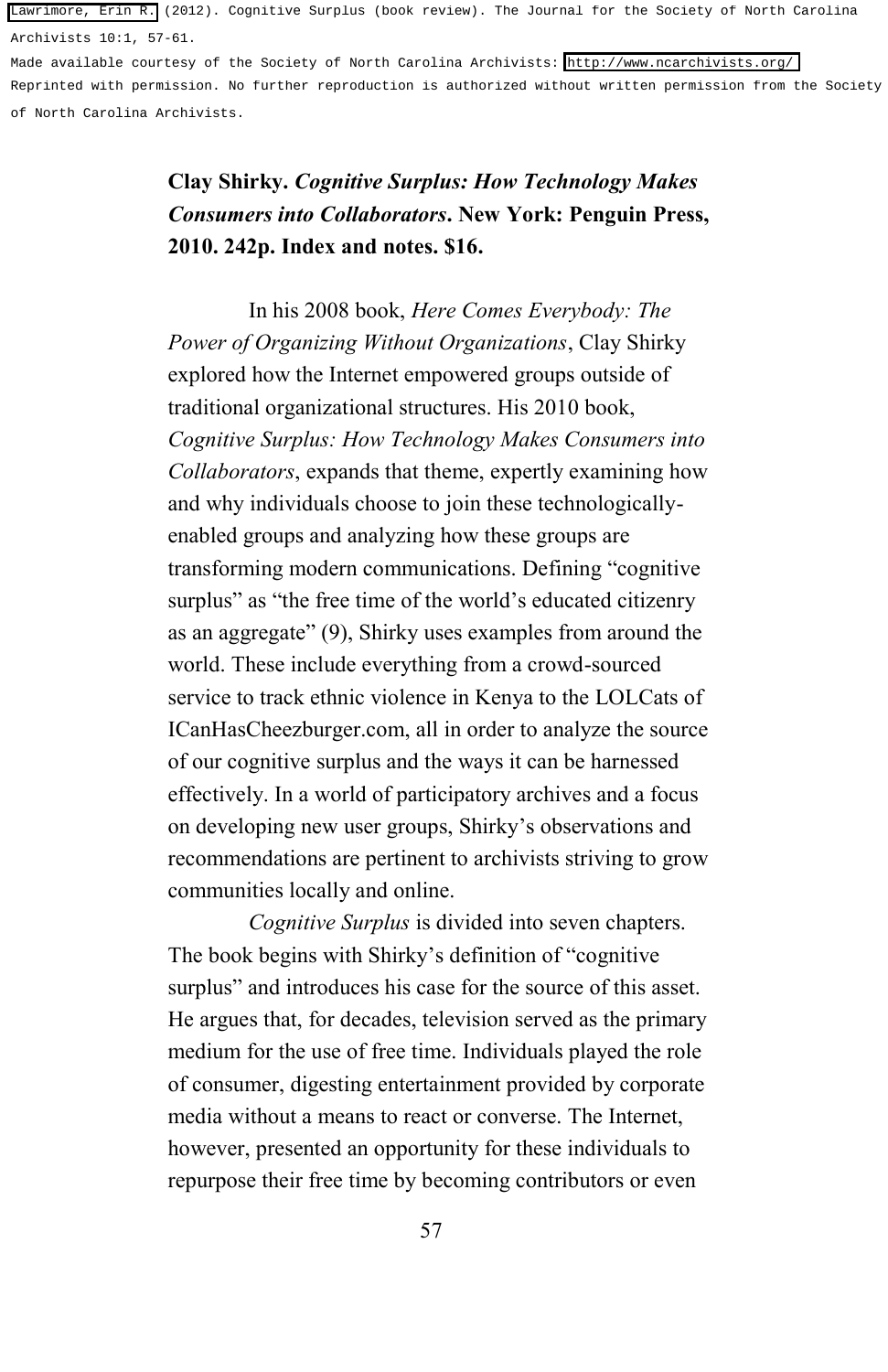creators instead of passive consumers. New social technologies allow for the aggregation of this free time, allowing us to "treat free time as a general social asset that can be harnessed for large, communally created projects, rather than as a set of individual minutes to be whiled away one person at a time" (10). Individuals now have the ability to contribute to a larger group conversation and spend their free time focused on subjects they are passionate about.

The following three chapters explore the hows and whys of cognitive surplus. Shirky argues that flexible, inclusive, and cheap media technologies have set a foundation for public contributions outside of traditional media outlets. These technologies, in turn, allow for public expression of two primary motivations–a personal desire to be recognized as a knowledgeable resource and a social desire to belong and make a meaningful contribution to a group. The Internet in particular provides an opportunity for social technologies and motivations to meet, creating "a way for groups to create new opportunities, at lower cost and with less hassle than ever before, and to advertise those opportunities to the largest set of potential participants in history" (128-129).

In chapters five and six, Shirky analyzes how these groups build their communal culture and can contribute to a larger public mission. He states that "culture isn't just an agglomeration of individual behaviors; it is a collectively held set of norms and behaviors within a group" (134). It is a way for building and sharing collective knowledge, assuming that the members of the group share "assumptions about how it should go about its work, and about its members' relations with one another" (143). New social media outlets allow these groups to form and grow without geographical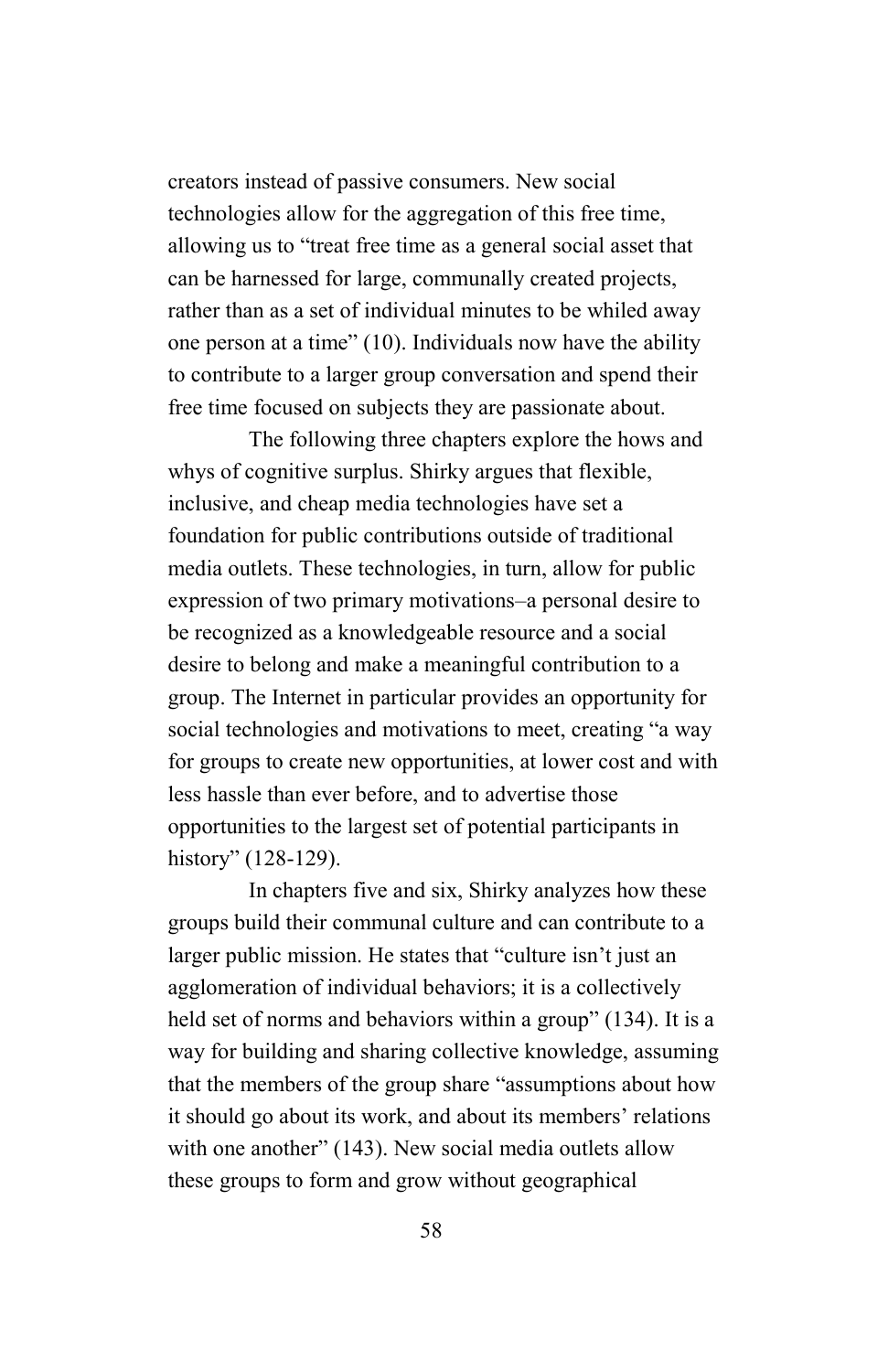limitations. Additionally, these outlets allow groups to selfdetermine their mission and focus. Groups can be loosely formed and created primarily for entertainment. They can be developed as a resource for a limited population or the general public. Or they can be focused on what Shirky calls "civic sharing"–a group "actively trying to transform society" by creating a real change in their everyday world (173).

Shirky concludes his book with recommendations for harnessing and guiding the cognitive surplus in useful, meaningful ways. He argues that successful communities are social and supportive in nature, providing group members with value and motivation to contribute and experiment. These groups grow and improve in response to community needs, adapting without requiring the members themselves to adapt. Shirky closes by imploring the reader to think of useful ways to contribute to and develop the cognitive surplus. He states that "the opportunity before us, individually and collectively, is enormous; what we do with it will be determined largely by how well we are able to imagine and reward public creativity, participation, and sharing" (212).

The cognitive surplus described by Shirky provides a clear opportunity for archives and archivists to harness the collective efforts of researchers and passionate amateurs to build, enhance, repurpose, and promote our holdings. A number of archival institutions have developed crowdsourcing projects focused on transcriptions and description enhancement. Contributors may add valuable social metadata, but, if the group is fully realized, it can provide even greater benefits to the archives. The National Library of Australia's Australian Newspapers Digitisation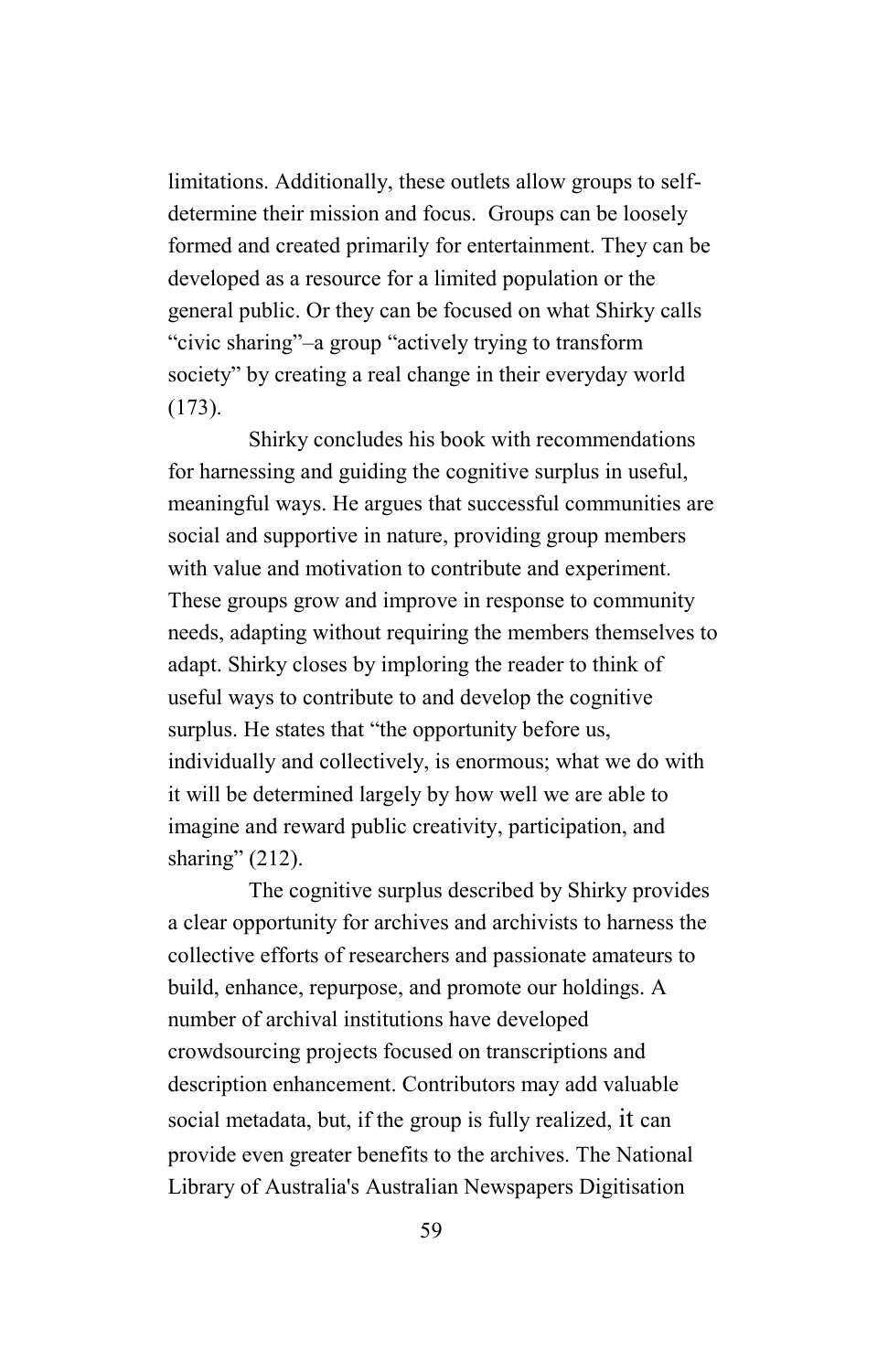Program, for instance, began by asking its group to correct text transcriptions of articles. The group gradually expanded its role by suggesting new titles for digitization, raising funds for the program, and developing workshops and webcasts to educate others on the program and its use.

The development of this sort of active communal program, however, requires archivists to cede a level of control over the archives' description and development. It compels archivists to embrace change and accept the potential for failure as well as an opportunity for success. Additionally, it demands a certain trust in the community group–recognition that "citizen archivists" (a term used in similar crowdsourcing projects led by the National Archives) are passionate but also knowledgeable and reliable.

As Shirky effectively argues in *Cognitive Surplus*, individuals actively seek ways to contribute their free time to a project or cause that interests them. Archives and archivists need to critically examine their current outreach efforts, questioning how these efforts facilitate conversation. A oneway transmission of information, with the archives poised as the sole resource for reliable information, will not effectively reach an audience seeking true engagement. By incorporating Shirky's recommendations and building on successful relationships and projects, archives can reinvent their presence in the social media world as a place for community engagement with archival records–a place where the cognitive surplus can be harnessed to further enhance our mission. As Shirky notes, "We [should] look everywhere a reader or a viewer or a patient or a citizen has been locked out of creating and sharing, or has been served up passive or canned experience, and [ask]: If we carve out a little bit of the cognitive surplus and deploy it here, could we make a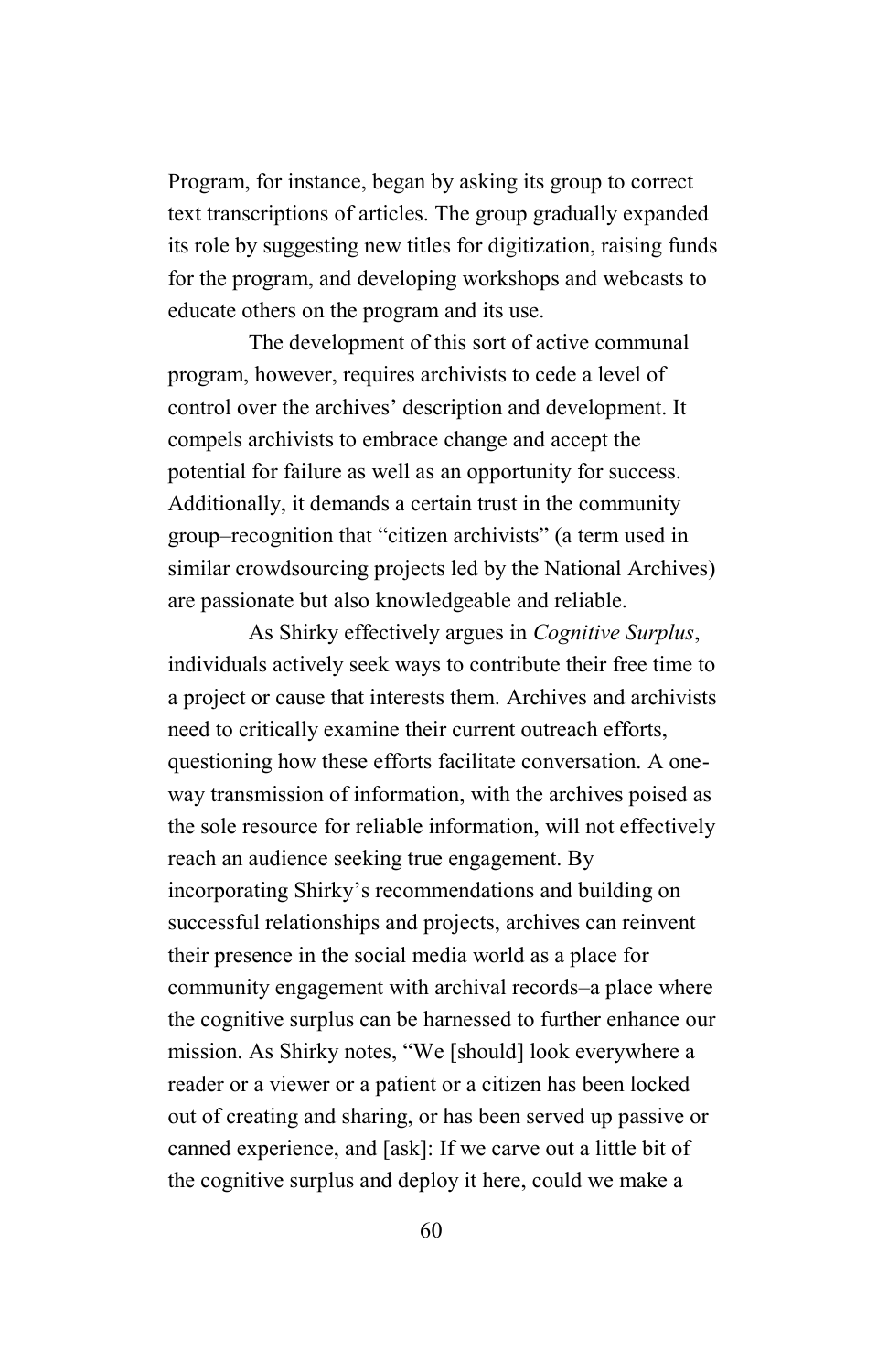good thing happen?" (213). Our answer to that question can only be found when archivists are willing to open their doors, their collections, their metadata, and their conversations to the community.

> *Erin Lawrimore The University of North Carolina at Greensboro*

## **"DigitalNC: North Carolina's Cultural Heritage," [http://](http://digitalnc.org) [digitalnc.org.](http://digitalnc.org) North Carolina Digital Heritage Center, The University of North Carolina at Chapel Hill. Reviewed June 14, 2012.**

DigitalNC, with the slogan "North Carolina's Digital Heritage," is an online repository containing digital collections from institutions across the state. The site is presented by the North Carolina Digital Heritage Center, located at the University of North Carolina at Chapel Hill, but is truly a joint initiative. Support is provided through the State Library of North Carolina with funds through the Institute of Museum and Library Services (IMLS) and through the University Library at UNC-Chapel Hill. There are 89 participating institutions representing 46 of North Carolina's 100 counties contributing close to 24,000 items (as of June 14, 2012). Contributors include colleges and universities, museums, historical societies, public libraries, and other cultural institutions. Although some contributors may currently have only one item in their collection, there is the potential for growth and expansion, especially if UNC-Chapel Hill is able to continue to provide staff, guidance, and equipment for the initiative. An advisory board with members from across the state provides more support by